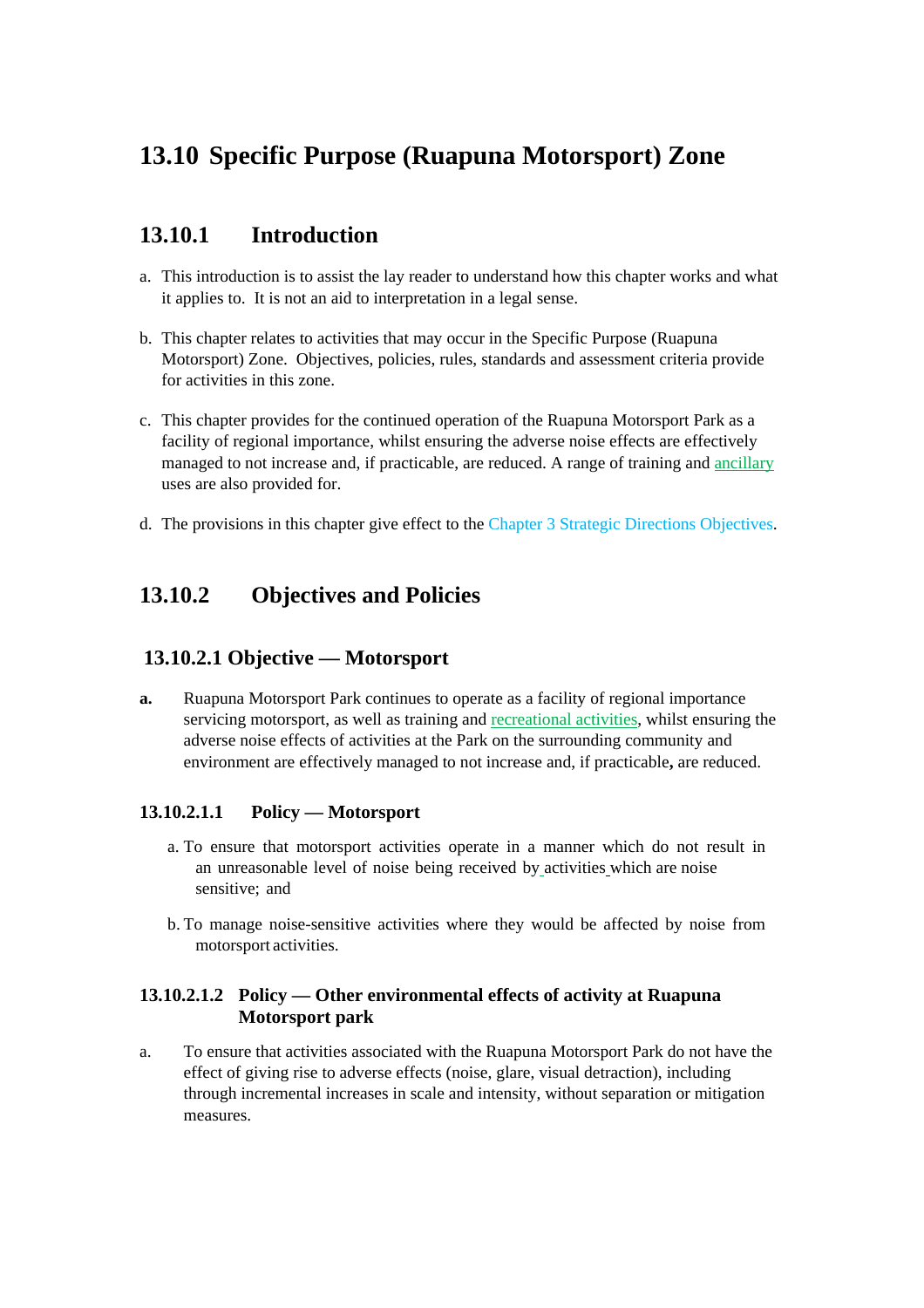#### **13.10.2.1.3 Policy — Use and development of Ruapuna Motorsport Park**

- a. Provide for the use and development of the land and buildings at Ruapuna Motorsport Park in a manner that:
	- i. recognises the regional importance of the park as a motorsport facility; and
	- ii. enables a range of uses that are ancillary to the park's use as a motorsport facility.

### **13.10.2.2 Objective — Ancillary activities**

a. A range of ancillary uses that will assist in maintaining the viability of the Motorsport Park, contributes towards providing for the social and cultural wellbeing of the community**,** and ensures any adverse effects on the environment are avoided, remedied or mitigated.

# **13.10.3 How to interpret and apply the rules**

- a. The rules that apply to activities in the Specific Purpose (Ruapuna Motorsport) Zone are contained in:
	- i. General Rules Noise in Rule 13.10.4.1.
	- ii. The activity status tables (including activity specific standards) in Rule 13.10.4.2.
	- iii. Built form standards in Rule 13.10.4.3.
- b. The activity status tables and standards in the following chapters also apply to activities in the Specific Purpose (Ruapuna Motorsport) Zone:
	- 4. Hazardous Substances and Contaminated Land
	- 5. Natural Hazards
	- 6. General Rules and Procedures
	- 7. Transport <del>- see in particular 7.2.3</del>
	- 8. Subdivision, Development and Earthworks
	- 9. Natural and Cultural Heritage
	- 11. Utilities and Energy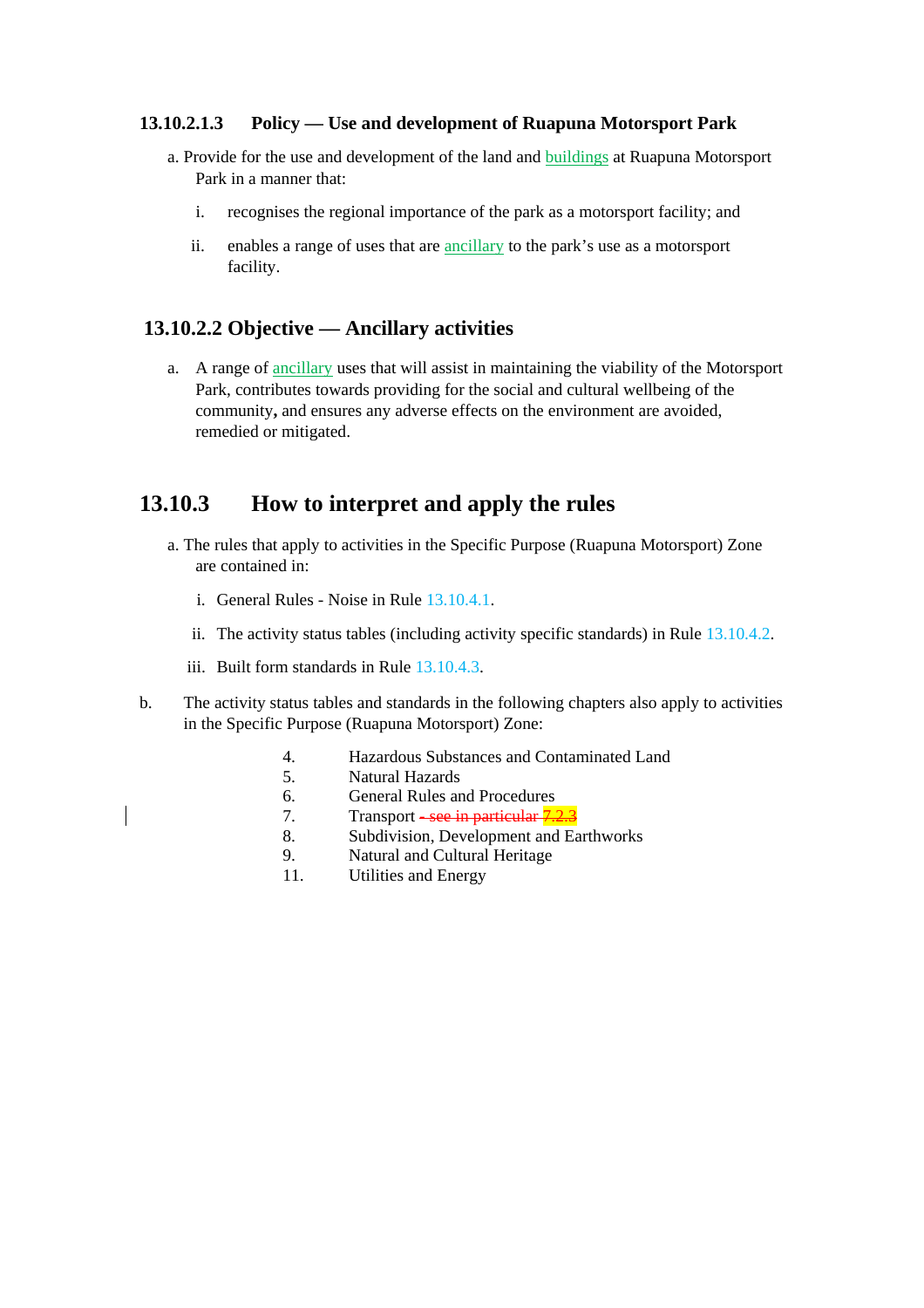# **13.10.4 Specific Purpose (Ruapuna Motorsport) Zone**

# **13.10.4.1 General Rules — Noise**

**13.10.4.1.1** There shall be a minimum of 10 weekend calendar days scheduled between 31 October and 31 March per annum, of which at least 4 shall be scheduled between 2 January and 31 March, where there shall only be activities permitted in Rule 13.10.4.2.7 Table 4.

#### **13.10.4.1.2** For the purposes of these rules:

- a. Noise from Ruapuna Motorsport Park shall be measured in accordance with New Zealand Standard NZS 6801:2008 Acoustics – Measurement of environmental sound, and assessed in accordance with NZS 6802:2008 Acoustics - Environmental noise, except that any penalty for special audible characteristics and/or duration (paragraphs 6.3 and 6.4) shall not apply.
- b. A permanent noise logger shall be established at Ruapuna Motorsport Park, at a position selected by the Council, and shall be operated and maintained by the Council.
- c. The noise limits specified in Rule 13.10.4.2.7 Table 1 and Table 2 apply at the permanent noise logger. Data from the permanent noise logger will be deemed sufficient to determine compliance with Rule 13.10.4.2.7 Table 1 and Table 2, subject to verification that noise is attributable to activities at the Ruapuna Motorsport Park. Verification is to be confirmed by the Council.
- d. The noise limits specified in Rule 13.10.4.2.7 Table 3 and Table 4 apply at the boundary of the Ruapuna Motorsport Park.
- e. The lessees of the Ruapuna Motorsport Park shall maintain a log of racing, training, practicing, testing, and all other events. The log is to be made available to the Council upon request and should include as a minimum: the type of activity, event name if applicable, and start/finish times.
- f. A year shall mean the 12 month period from 1 July to the following 30 June.

#### **13.10.4.1.3** The following exemptions will apply to the rules in 13.10.4.2 and 13.10.4.1.1 :

- a. Rule 13.10.4.2 shall not apply to emergency services vehicles;
- b. Where the need to wait for a replacement ambulance to arrive on site causes the start or finish time of any activity on the track to be delayed, the hours of operation may be extended for up to an hour.
- c. Where a New Zealand Speedway title event has experienced unavoidable delays, the hours of operation may be extended for up to an hour to complete the New Zealand Speedway title event on up to 4 occasions per year;
- d. Where the Speedway race programme for a New Zealand Speedway title event is unable to be completed due to adverse weather conditions, the programme may be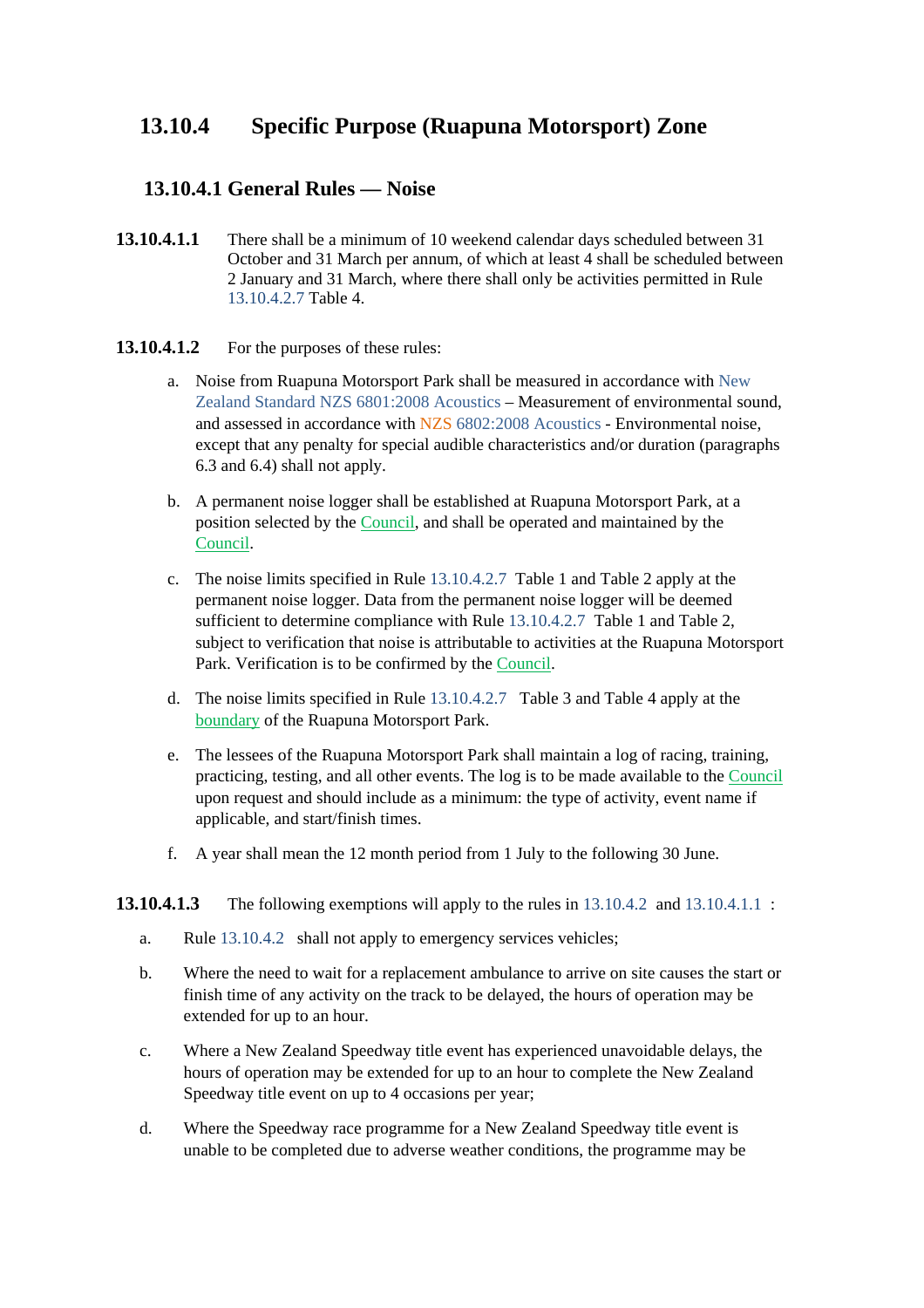completed the following calendar day, and may commence from 2pm, on up to 4 such events per year.

#### **13.10.4.1.4 Noise Management Plans**

- a. The lessee or lessees of facilities within the Ruapuna Motorsport Park shall prepare, maintain and operate in accordance with a Noise Management Plan for the operation of the Speedway (including the Remote Control Car Track) and a Noise Management Plan for the operation of the Raceway. Each initial Noise Management Plan shall be submitted to the Head of Planning and Strategic Transport for certification by a suitably qualified and experienced person (appointed by the Head of Planning and Strategic Transport) in writing that the Noise Management Plan gives effect to this rule within three months of this rule becoming operative. Any subsequent iterations of the Noise Management Plans will not require certification.
- b. Notwithstanding the process and timing for review of the Noise Management Plans specified in the Plans, the Council may review either one or both Noise Management Plans in consultation with the lessees and the Community Liaison Committee. The Council shall provide adequate notice and state the reasons for the review, and any reviewed plan shall be recertified by the suitably qualified and experienced person appointed by the Head of Planning and Strategic Transport.
- c. The respective Noise Management Plans shall each address and include:
	- i. Objectives which are consistent with and which will contribute to achievement of Objective 13.10.2.1 and Policy 13.10.2.1.1 to maintain the operation of the facility whilst not increasing, and if possible reducing adverse noise effects on the environment.
	- ii. A clear description of the physical resources and facilities located at the Raceway or Speedway.
	- iii. A comprehensive description of the range of activities conducted at the Raceway or Speedway, including a requirement that an annual calendar of Race Dates be prepared and made publicly available for both the Raceway and Speedway prior to the commencement of each raceway season. In addition a calendar of all the activities proposed for each calendar month showing the times and noise category of each activity shall be prepared, maintained, and made publicly available prior to the beginning of that calendar month. The calendars should:
		- A. specifically identify dates for those weekend days required by Rule 13.10.4.1.1 ;
		- B. where possible, the calendar should include provision of late starting times at the Raceway on days when the Speedway is also holding a race event and identify dates for Special Interest Vehicles; and
		- C. be updated as soon as possible following the cancellation of any activity.
	- iv. Operating procedures for the Raceway or Speedway. These procedures are to ensure activities at the Raceway and Speedway comply with the rules in 13.10.4.1.2 and 13.10.4.1.3 .
	- v. Measures and initiatives for the management of vehicle noise and public address systems to achieve the Noise Management Plan objectives, including to ensure,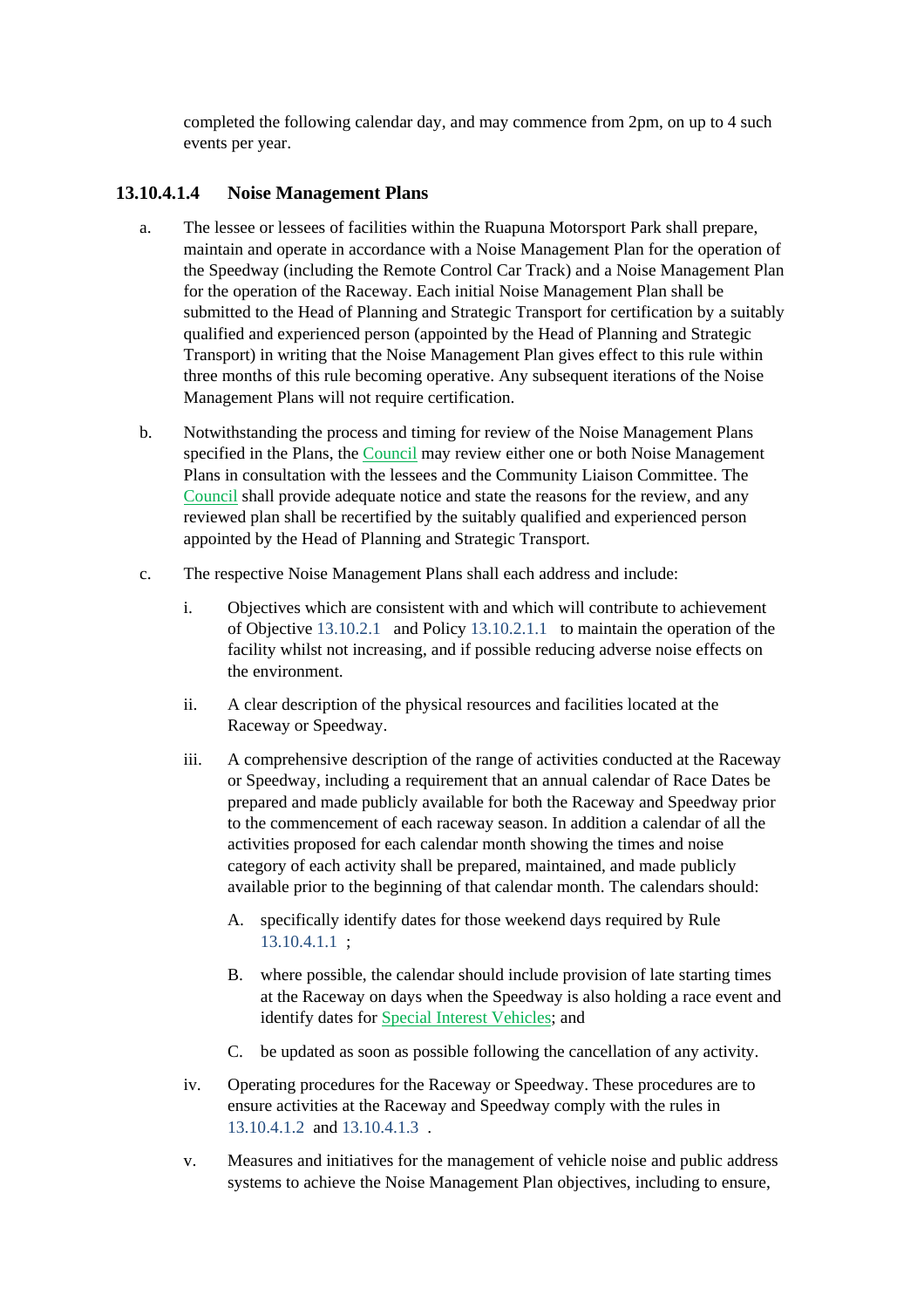where relevant, consistency with the requirements of the New Zealand Motorsport Manual.

- vi. A description of the methods proposed to record the type, scale, frequency and duration of activities and events, including the monitoring of noise levels.
- vii. Protocols for the sharing of data from noise monitoring. This shall include a requirement to provide regular reporting of activities to the public, Council and Community Liaison Committee with regard to compliance with the rules in 13.10.4.1.2 and 13.10.4.1.3 , including a running tally of each category of event held in each year.
- viii. Protocols for responding to, addressing, and reporting on noise exceedances recorded by noise monitoring.
- ix. Identification of management responsibilities and personnel, including contact details.
- x. The protocol for receiving, processing and responding to noise complaints. This shall include a requirement that the complainant be advised of the outcome of any complaint.
- xi. The process and timing for review of the respective Noise Management Plans.
- xii. As a schedule, a copy of the Council's Monitoring Guidelines for Ruapuna Motorsport Park. The Guidelines shall record the methodology that the Council will utilise for:
	- A. how monitoring at the boundary is to occur for the activities undertaken in accordance with Rule 13.10.4.2.7 Tables 3 and 4; and
	- B. analysing noise data from the boundary noise logger for the purpose of assessing compliance with the rules in 13.10.4.1.2 and 13.10.4.1.3 (for example, to eliminate outliers in the data set, such as overflying aircraft); and
	- C. subsequently investigating any non-compliances identified in that analysis, including through discussion with the lessees of facilities within the Park; and
	- D. ensuring that the boundary noise logger is calibrated to accurately record noise at the Raceway and the Speedway.
- xiii. The matters required by Rule 13.10.4.1.5 below.

#### **13.10.4.1.5 Community Liaison Committee**

- a. The lessees, with support from the Council, shall form and operate a Community Liaison Committee. The following matters shall be set out in each Noise Management Plan:
	- i. Committee membership, roles, and appointment procedures. The Committee shall comprise an independent chairperson appointed by the Council, 3 members from the local Templeton residents, 2 members from the Canterbury Car Club, 1 member from Christchurch Speedway Association, and 1 member from the Council;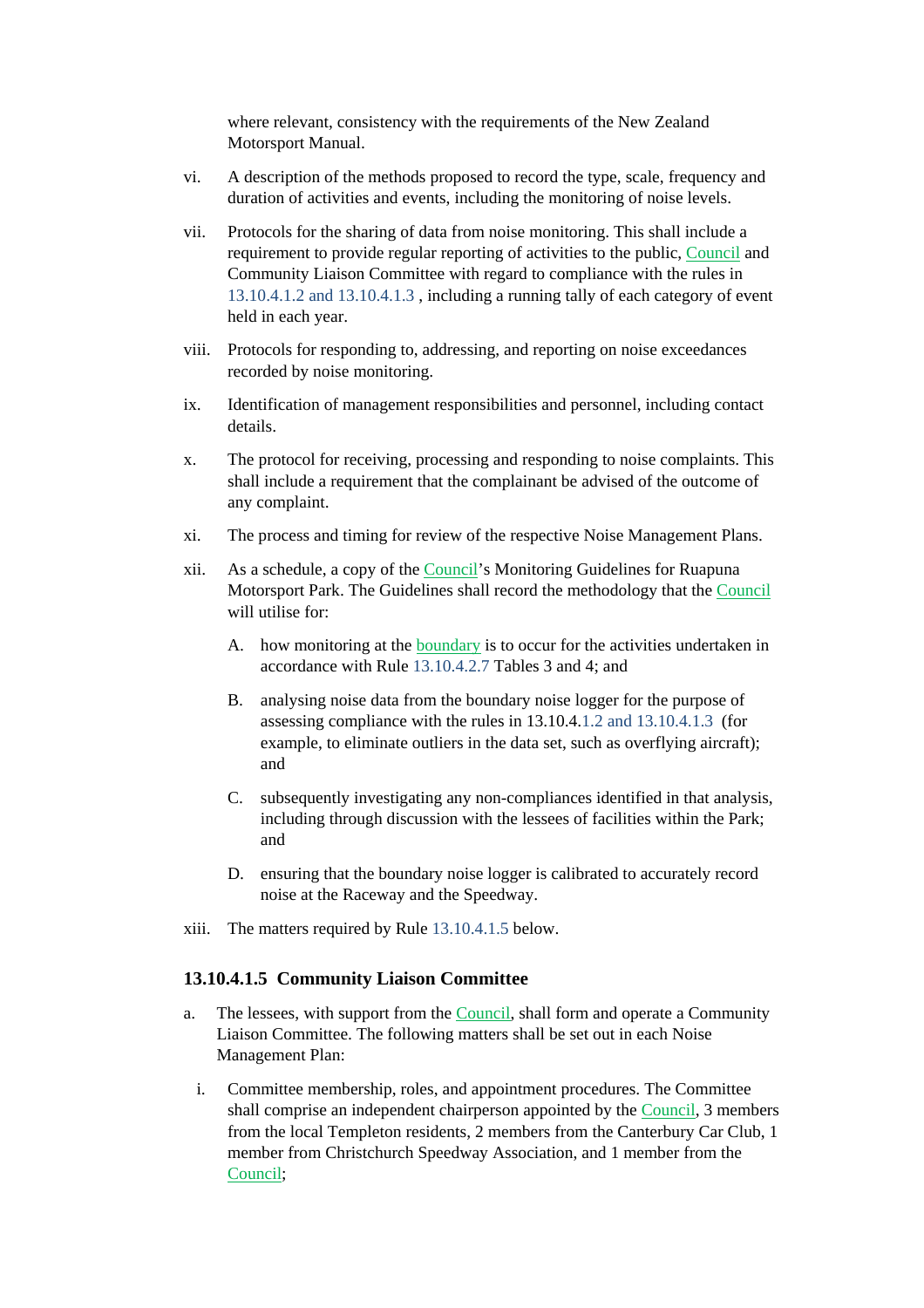- ii. The frequency of meetings, which shall be a minimum of four times per year, or as agreed by the Committee;
- iii. Administration responsibilities, and procedures;
- iv. Dispute resolution procedures.
- b. If local Templeton residents do not wish to form a Community Liaison Committee that shall not comprise a breach of these rules on the part of the Council or the lessees.
- c. The Community Liaison Committee may consider any adverse effect arising from activities at the Motorsport Park.

# **13.10.4.2 Activity status tables — Ruapuna Motorsport Activities**

### **13.10.4.2.1 Permitted activities**

- a. In the Specific Purpose (Ruapuna Motorsport) Zone the activities listed below are permitted activities if they meet with the activity specific standards set out in this table and the built form standards in Rule 13.10.4.3 .
- b. Activities may also be controlled, restricted discretionary, discretionary, non-complying or prohibited as specified in Rules 13.10.4.2.2, 13.10.4.2.3, 13.10.4.2.4, 13.10.4.2.5 and 13.10.4.2.6.

| <b>Activity</b> |                                                                                                          | <b>Activity specific standards</b>                                                                                                                                                                                                                                                                                                                                                                                                                                                                                                                            |
|-----------------|----------------------------------------------------------------------------------------------------------|---------------------------------------------------------------------------------------------------------------------------------------------------------------------------------------------------------------------------------------------------------------------------------------------------------------------------------------------------------------------------------------------------------------------------------------------------------------------------------------------------------------------------------------------------------------|
| <b>P1</b>       | Motor vehicles using the Racetrack<br>except motor racing vehicles, and<br>not operating above 100 km/h. | a. Shall occur in accordance with the raceway noise standards<br>in 13.10.4.2.7 Table 1.                                                                                                                                                                                                                                                                                                                                                                                                                                                                      |
| P <sub>2</sub>  | Motor racing vehicles using the<br>Racetrack.                                                            | a. Shall occur in accordance with the raceway noise standards<br>in 13.10.4.2.7 Table 1.                                                                                                                                                                                                                                                                                                                                                                                                                                                                      |
|                 |                                                                                                          | b. The activities in $13.10.4.2.7$ Table 1 shall not be scheduled<br>to occur at the same time as the activities in 13.10.4.2.7<br>Table 2.                                                                                                                                                                                                                                                                                                                                                                                                                   |
| <b>P3</b>       | Drag racing vehicles using the<br>Racetrack.                                                             | a. Shall occur in accordance with the raceway noise standards<br>in 13.10.4.2.7 Table 1.                                                                                                                                                                                                                                                                                                                                                                                                                                                                      |
|                 |                                                                                                          | b. Where Drag Racing is scheduled to occur on a day where<br>there are other activities scheduled to occur on the racetrack,<br>it shall be allowed to occur on the same day provided that<br>the events do not occur at the same time. For the avoidance<br>of doubt, a day of <b>Drag Racing</b> that occurs on the same day<br>as one of the other 120 high noise days in 13.10.4.2.7 Table<br>1 will be treated as two separate days for the purpose of<br>accounting for the maximum number of calendar days per<br>year allocated for these activities. |
|                 |                                                                                                          | c. The activities in 13.10.4.2.7 Table 1 shall not be scheduled<br>to occur at the same time as the activities in 13.10.4.2.7<br>Table 2.                                                                                                                                                                                                                                                                                                                                                                                                                     |
| <b>P4</b>       | <b>Special Interest Vehicles</b> using the                                                               | a. Shall occur in accordance with the raceway noise standards                                                                                                                                                                                                                                                                                                                                                                                                                                                                                                 |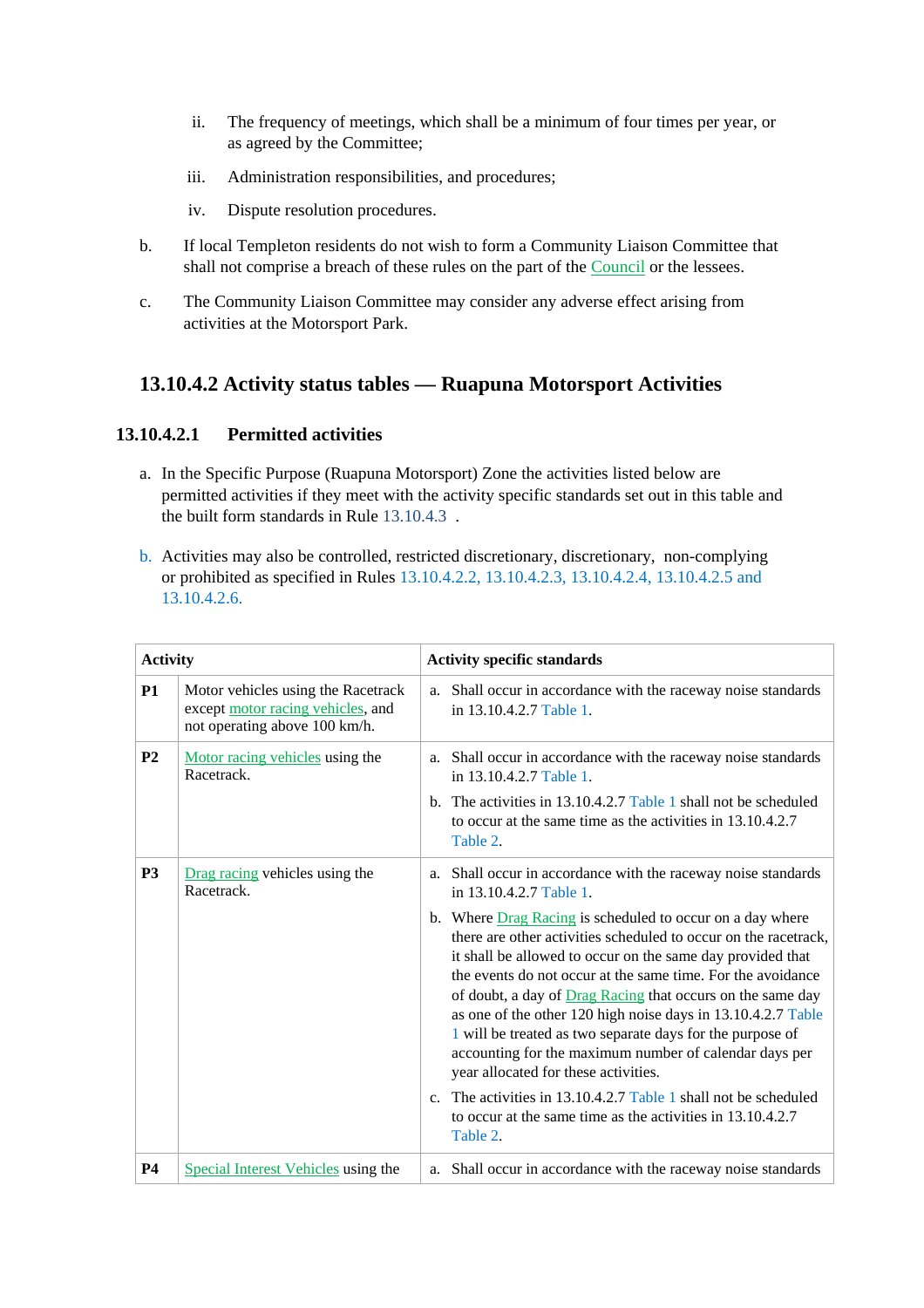| <b>Activity</b> |                                                                                                                                                                                                                                                                                                                                     | <b>Activity specific standards</b>                                                                                                                                                                                                                                                                                       |  |  |  |  |
|-----------------|-------------------------------------------------------------------------------------------------------------------------------------------------------------------------------------------------------------------------------------------------------------------------------------------------------------------------------------|--------------------------------------------------------------------------------------------------------------------------------------------------------------------------------------------------------------------------------------------------------------------------------------------------------------------------|--|--|--|--|
|                 | Racetrack.                                                                                                                                                                                                                                                                                                                          | in 13.10.4.2.7 Table 1.                                                                                                                                                                                                                                                                                                  |  |  |  |  |
|                 |                                                                                                                                                                                                                                                                                                                                     | b. The activities in Table 1 shall not be scheduled to occur at<br>the same time as the activities in 13.10.4.2.7 Table 2.                                                                                                                                                                                               |  |  |  |  |
| <b>P5</b>       | Speedway race meeting.                                                                                                                                                                                                                                                                                                              | a. Shall occur in accordance with the speedway noise<br>standards in 13.10.4.2.7 Table 2.                                                                                                                                                                                                                                |  |  |  |  |
|                 |                                                                                                                                                                                                                                                                                                                                     | b. The activities in Table 1 shall not be scheduled to occur at<br>the same time as the activities in 13.10.4.2.7 Table 2.                                                                                                                                                                                               |  |  |  |  |
| <b>P6</b>       | Speedway practices.                                                                                                                                                                                                                                                                                                                 | Shall occur in accordance with the standards in 13.10.4.2.7<br>a.<br>Table 2.                                                                                                                                                                                                                                            |  |  |  |  |
| P7              | Electric remote controlled vehicles<br>using the Track.                                                                                                                                                                                                                                                                             | Shall occur in accordance with the remote controlled vehicle<br>a.<br>track noise standards in 13.10.4.2.7 Table 3.                                                                                                                                                                                                      |  |  |  |  |
| P <sub>8</sub>  | Non-electric remote controlled<br>vehicles using the Track.                                                                                                                                                                                                                                                                         | Shall occur in accordance with the remote controlled vehicle<br>a.<br>track noise standards in 13.10.4.2.7 Table 3.                                                                                                                                                                                                      |  |  |  |  |
| P <sub>9</sub>  | Driver training                                                                                                                                                                                                                                                                                                                     | Shall occur in accordance with the noise standards for all<br>a.<br>other activities in 13.10.4.2.7 Table 4.                                                                                                                                                                                                             |  |  |  |  |
| <b>P10</b>      | Road safety testing                                                                                                                                                                                                                                                                                                                 | Shall occur in accordance with the noise standards for all<br>a.<br>other activities in 13.10.4.2.7 Table 4.                                                                                                                                                                                                             |  |  |  |  |
| P <sub>11</sub> | All other activities associated with a<br>motorised sports facility at Ruapuna<br>including operation of any PA<br>system, maintenance or management<br>of the Motorsport Park, pilot<br>vehicles used to manage or control<br>activities, vehicles entering, parking<br>within or leaving the Motorsport<br>Park, and car storage. | Shall occur in accordance with the noise standards for all<br>a.<br>other activities in 13.10.4.2.7 Table 4.                                                                                                                                                                                                             |  |  |  |  |
| <b>P12</b>      | Facilities to accommodate the<br>activities permitted by rules P1 -<br>P11                                                                                                                                                                                                                                                          | Nil                                                                                                                                                                                                                                                                                                                      |  |  |  |  |
| P <sub>13</sub> | Ruapuna club rooms                                                                                                                                                                                                                                                                                                                  | Shall occupy no more than 400m <sup>2</sup> of gross floor area.<br>a.<br>b. Shall occur in accordance with the noise standards for all<br>other activities in 13.10.4.2.7 Table 4.                                                                                                                                      |  |  |  |  |
| P <sub>14</sub> | <b>Public amenities</b>                                                                                                                                                                                                                                                                                                             | Any <b>building</b> containing toilets and/or changing rooms shall<br>a.<br>be setback a minimum of 20 metres from the boundary with<br>any rural or residential zone and/or Accommodation and<br>Community Facilities Overlay, except on the northern<br>boundary where the setback shall be a minimum of 10<br>metres. |  |  |  |  |
| P <sub>15</sub> | Offices ancillary to permitted<br>activities listed in this table.                                                                                                                                                                                                                                                                  | Shall cumulatively occupy no more than 250m <sup>2</sup> of gross<br>a.<br>floor area.<br>b. Shall occur in accordance with the noise standards for all<br>other activities in 13.10.4.2.7 Table 4.                                                                                                                      |  |  |  |  |
| P <sub>16</sub> | Retail activity ancillary to permitted<br>activities in this table.                                                                                                                                                                                                                                                                 | Shall cumulatively occupy no more than 200m <sup>2</sup> of gross<br>a.<br>floor area;<br>b. Shall occur in accordance with the noise standards for all                                                                                                                                                                  |  |  |  |  |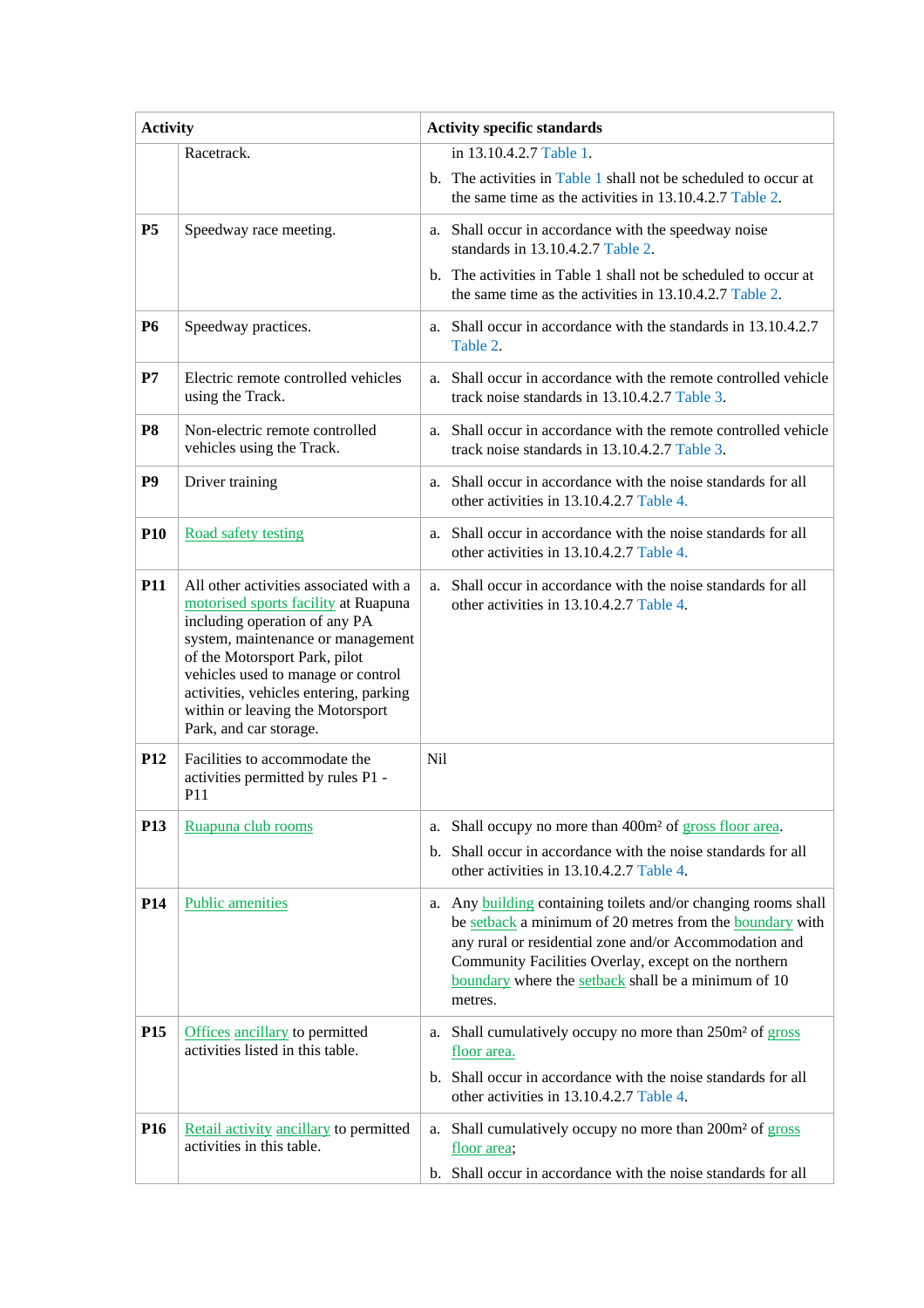| <b>Activity</b> |                                                                                            | <b>Activity specific standards</b>                                                                                                                                                                                                                      |  |  |  |  |
|-----------------|--------------------------------------------------------------------------------------------|---------------------------------------------------------------------------------------------------------------------------------------------------------------------------------------------------------------------------------------------------------|--|--|--|--|
|                 |                                                                                            | other activities in 13.10.4.2.7 Table 4.                                                                                                                                                                                                                |  |  |  |  |
| P17             | <b>Emergency service facilities</b><br>ancillary to permitted activities in<br>this table. | Nil                                                                                                                                                                                                                                                     |  |  |  |  |
| P <sub>18</sub> | Parking areas for motorised sports<br>events                                               | Parking shall be provided at the rate shown in row 1 of<br>a.<br>Chapter 7 Transport Appendix 7.5.1 Parking space<br>requirements.                                                                                                                      |  |  |  |  |
| <b>P19</b>      | <b>Cultural activities</b>                                                                 | a. Shall be ancillary to the motorised sports facility in the<br>Specific Purpose Ruapuna Motorsport Zone and shall<br>cumulatively occupy no more than 500m <sup>2</sup> of site area<br>b. Shall occur in accordance with the noise standards for all |  |  |  |  |
|                 |                                                                                            | other activities in 13.10.4.2.7 Table 4.                                                                                                                                                                                                                |  |  |  |  |
| <b>P20</b>      | Motor racing vehicle fabrication and<br>repairs facilities ancillary to motor              | Shall cumulatively occupy no more than 1500 m <sup>2</sup> of site<br>a.<br>area.                                                                                                                                                                       |  |  |  |  |
|                 | racing activities in the Specific<br>Purpose Ruapuna Motorsport Zone.                      | b. Shall occur in accordance with the noise standards for all<br>other activities in 13.10.4.2.7 Table 4.                                                                                                                                               |  |  |  |  |
| P21             | Conference and function facilities                                                         | a. Shall be ancillary to the motorised sports facility in the<br>Specific Purpose Ruapuna Motorsport Zone.                                                                                                                                              |  |  |  |  |
|                 |                                                                                            | b. Shall occur in accordance with the noise standards for all<br>other activities in 13.10.4.2.7 Table 4.                                                                                                                                               |  |  |  |  |
|                 |                                                                                            | c. There shall be no more than 100 delegates present in the<br>facility at any one time.                                                                                                                                                                |  |  |  |  |
|                 |                                                                                            | d. The hours of operation when the facility is open to visitors,<br>clients and deliveries shall be limited to between the hours<br>of $07:00 - 23:00$ .                                                                                                |  |  |  |  |
| P <sub>22</sub> | <b>Recreation activities</b>                                                               | a. Shall be ancillary to the motorised sports facility in in the<br>Specific Purpose Ruapuna Motorsport Zone.                                                                                                                                           |  |  |  |  |
|                 |                                                                                            | b. Shall occur in accordance with the noise standards for all<br>other activities in 13.10.4.2.7 Table 4.                                                                                                                                               |  |  |  |  |

### **13.10.4.2.2 Controlled activities**

There are no controlled activities

## **13.10.4.2.3 Restricted discretionary activities**

- a. The activities listed below are restricted discretionary activities.
- b. Discretion to grant or decline consent and impose conditions is restricted to the matters of discretion set out in Rule 13.10.5, as set out in the following table.

| <b>Activity</b> | The Council's discretion shall be<br>limited to the following matters: |
|-----------------|------------------------------------------------------------------------|
|                 |                                                                        |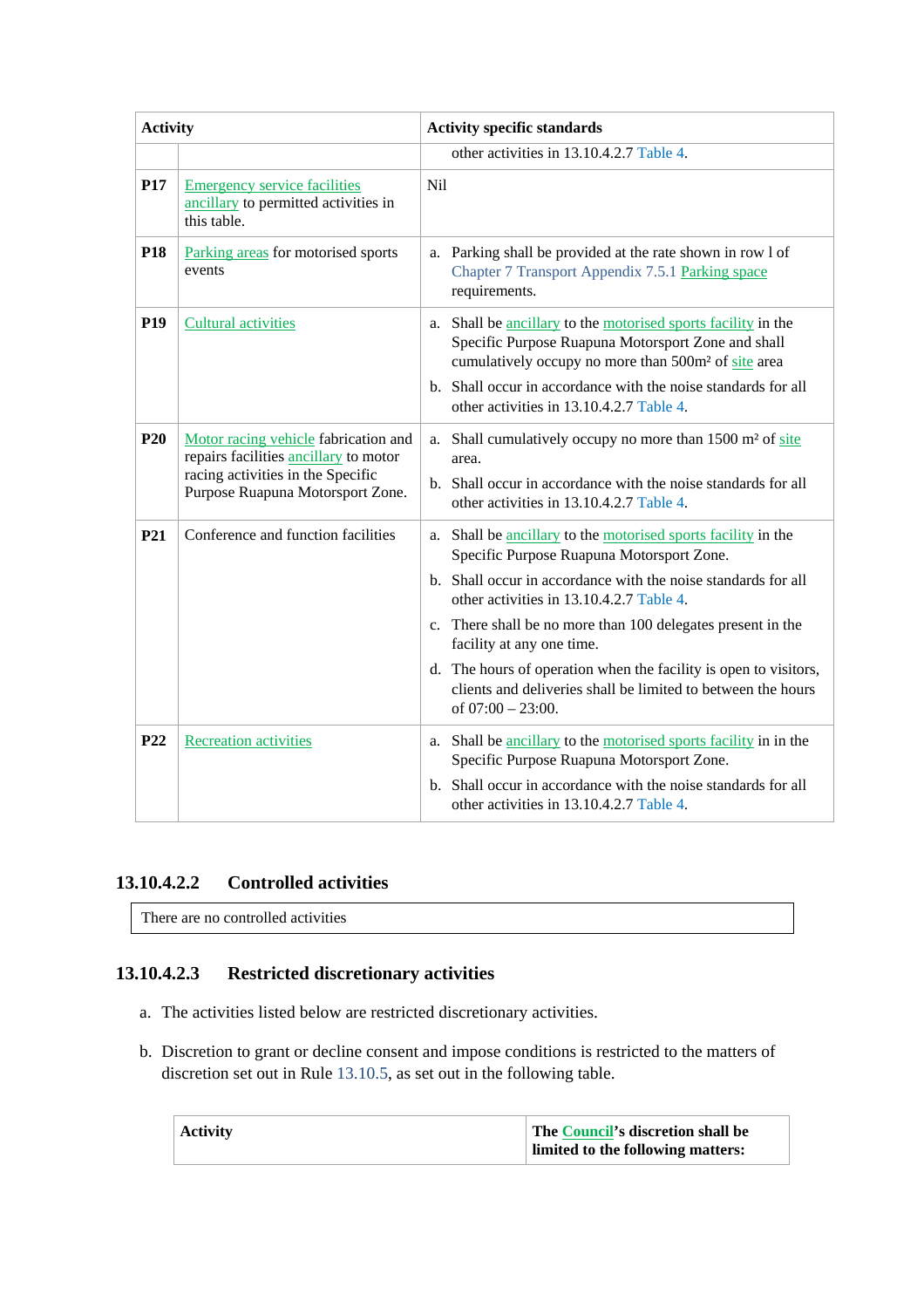| <b>Activity</b> |                                                                                                        | The Council's discretion shall be<br>limited to the following matters:    |
|-----------------|--------------------------------------------------------------------------------------------------------|---------------------------------------------------------------------------|
| RD1             | Buildings that do not meet Rule $13.10.5.1$ –<br>Maximum impervious surface                            | a. Impervious surface – Rule $13.10.5.1$                                  |
| RD <sub>2</sub> | Buildings that do not meet Rule $13.10.5.2$ –<br>Maximum site coverage                                 | a. Maximum site coverage $-13.10.5.2$                                     |
| RD3             | Buildings that do not meet Rule $13.10.5.3$ –<br>Minimum building setbacks from internal<br>boundaries | a. Minimum building setbacks from<br>internal boundaries - Rule 13.10.5.3 |
| RD4             | Buildings that do not meet Rule $13.10.5.4$ –<br>Road boundary building setback                        | Road boundary building setback –<br>a.<br>Rule 13.10.5.4                  |
| RD <sub>5</sub> | Buildings that do not meet Rule $13.10.5.5$ –<br>Building height                                       | Building height – Rule $13.10.5.5$<br>a.                                  |
| RD6             | Buildings that do not meet Rule $13.10.5.6$ –<br>Service, storage and waste management<br>spaces       | Service, storage and waste<br>a.<br>management spaces – Rule<br>13.10.5.6 |

### **13.10.4.2.4 Discretionary activities**

a. The activities listed below are discretionary activities.

| <b>Activity</b> |                                                                                                                                                     |  |  |  |  |
|-----------------|-----------------------------------------------------------------------------------------------------------------------------------------------------|--|--|--|--|
| D1              | Any activity listed in Rule 13.10.4.2.2 P1 to P22 that does not meet one or more of the activity<br>specific standards, unless otherwise specified. |  |  |  |  |
| D2              | Any activity not meeting the requirements of Rule 13.10.4.2.1 General Rules - Noise, except as<br>provided for in Rule 13.10.4.2.5 NC1 below        |  |  |  |  |

# **13.10.4.2.5 Non-complying activities**

a. The activities listed below are non-complying activities.

### **Activity**

| NC <sub>1</sub> | Any activity at the Raceway, Speedway, or Remote Controlled Vehicle Track exceeding 40dB<br>$L_{Aeq(15min)}$ and 65dB $L_{AFmax}$ on the following days: |  |  |  |  |  |  |
|-----------------|----------------------------------------------------------------------------------------------------------------------------------------------------------|--|--|--|--|--|--|
|                 | a. Good Friday                                                                                                                                           |  |  |  |  |  |  |
|                 | b. Easter Monday                                                                                                                                         |  |  |  |  |  |  |
|                 | c. Between 25 and 31 December                                                                                                                            |  |  |  |  |  |  |
|                 | d. New Years Day                                                                                                                                         |  |  |  |  |  |  |
|                 | e. ANZAC Day                                                                                                                                             |  |  |  |  |  |  |
|                 | This rule applies in addition to any allowance for noise free Mondays in Rule 13.10.4.2.7 Table 1.                                                       |  |  |  |  |  |  |
| NC2             | Any activity not provided for as a permitted, restricted discretionary or discretionary activity.                                                        |  |  |  |  |  |  |

# **13.10.4.2.6 Prohibited activities**

There are no prohibited activities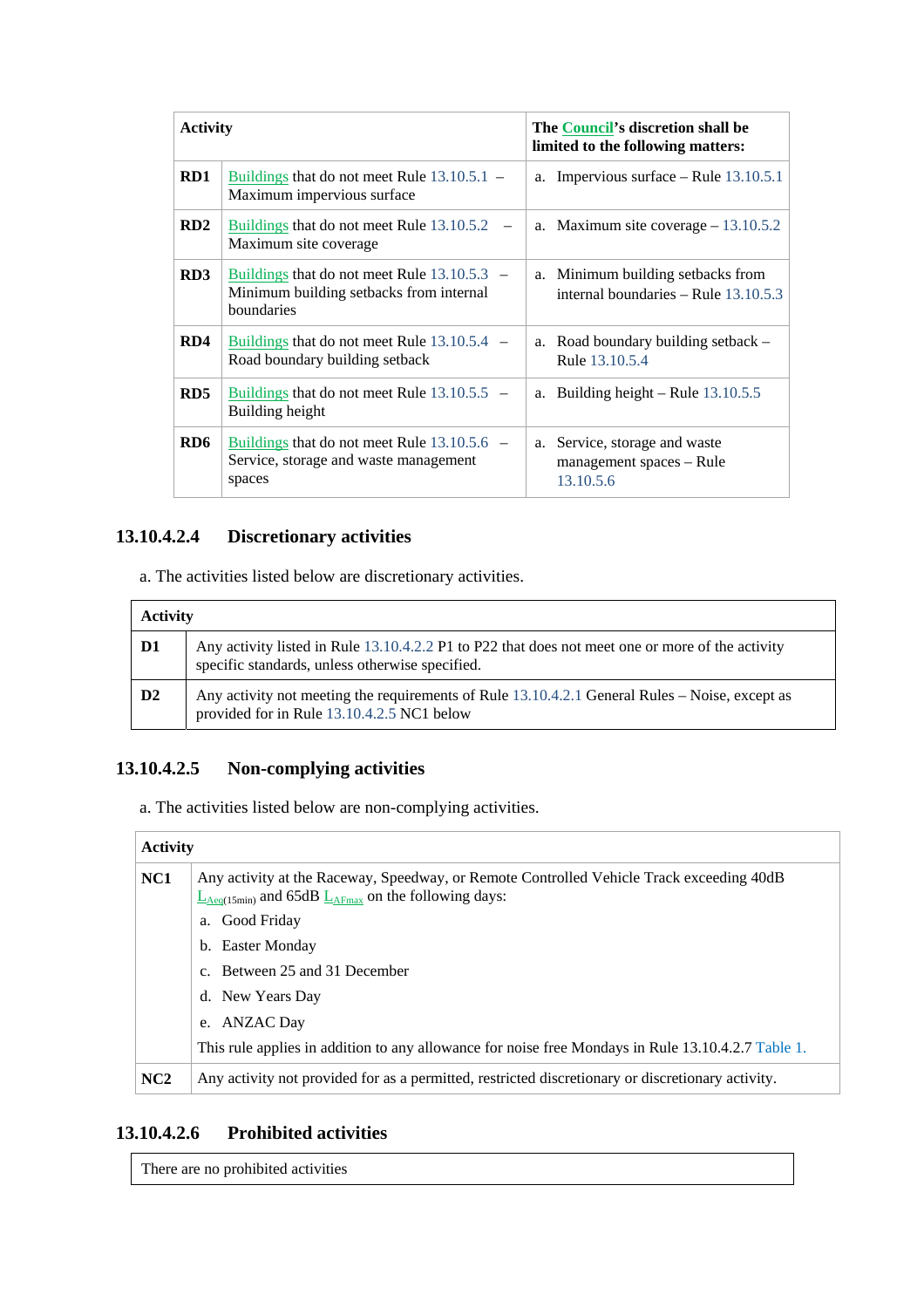# **13.10.4.2.7 Permitted activities noise standards**

| <b>Permitted Activity</b>                                                                                  | Days of<br>the Week          | <b>Maximum Number of</b><br>calendar days per year                                   | <b>Boundary</b><br><b>Noise Logger</b><br><b>Noise Limits</b> |                    | Hours of<br><b>Operation</b>                             |
|------------------------------------------------------------------------------------------------------------|------------------------------|--------------------------------------------------------------------------------------|---------------------------------------------------------------|--------------------|----------------------------------------------------------|
|                                                                                                            |                              |                                                                                      | $L_{Aeq}$<br>(15min)                                          | $L_{\text{AFmax}}$ |                                                          |
| Motor vehicles using the<br>Racetrack except motor<br>racing vehicles, and not<br>operating above 100 km/h | Mondays                      | 50                                                                                   | 65 dB                                                         | 85 dB              | $09:00 - 18:00$                                          |
| Motor racing vehicles                                                                                      | Any day<br>except<br>Mondays | 90                                                                                   | 65 dB                                                         | 90 dB              | $09:00 - 18:00$                                          |
| using the Racetrack                                                                                        |                              | 75                                                                                   | 70 dB                                                         | 90 dB              |                                                          |
|                                                                                                            |                              | 120 of which no more than<br>50 days shall occur from<br>Tuesday to Friday inclusive | 80 dB                                                         | 95 dB              | Except on 5<br>days Friday to<br>Sunday 09:00 -<br>20:00 |
| Drag racing vehicles using<br>the Racetrack                                                                | Any day<br>except<br>Mondays | 5                                                                                    | 80 dB                                                         | 105 dB             | $09:00 - 18:00$                                          |
| <b>Special Interest Vehicles</b><br>using the Racetrack                                                    | Any day<br>except<br>Mondays | 6 as part of any permitted<br>activity listed in this table                          | 90 dB                                                         | 105 dB             | Maximum of 90<br>minutes per day<br>$10:00 - 17:00$      |

# **Table 1: Raceway Noise Standards**

# **Table 2 Speedway Noise Standards**

| <b>Permitted Activity</b> | Days of the week       | <b>Maximum</b><br>Number of<br>calendar days | <b>Boundary Noise</b><br><b>Logger Noise</b><br><b>Limits</b> |           | <b>Hours</b> of<br><b>Operation</b> |
|---------------------------|------------------------|----------------------------------------------|---------------------------------------------------------------|-----------|-------------------------------------|
|                           |                        | per year                                     | $L_{Aeq}$<br>(15min)                                          | $L$ AFmax |                                     |
| Speedway race meeting     | Any day except Mondays | 15                                           | 80 dB                                                         | 95 dB     | $18:00-$<br>22:00                   |
| Speedway practices        | Any day except Monday  | 5                                            | 80 dB                                                         | 95 dB     | $12:00-$<br>18:00                   |

# **Table 3 Remote Controlled Vehicle Track Noise Standards**

| <b>Permitted Activity</b> | Days of the<br>week | <b>Maximum</b><br>Number of | <b>Boundary Noise</b>   <b>Hours</b> of<br>Limits |                 | <b>Operation</b> |
|---------------------------|---------------------|-----------------------------|---------------------------------------------------|-----------------|------------------|
|                           |                     | calendar days<br>per year   | $L_{Aeq}$<br>(15min)                              | $L_{\rm AFmax}$ |                  |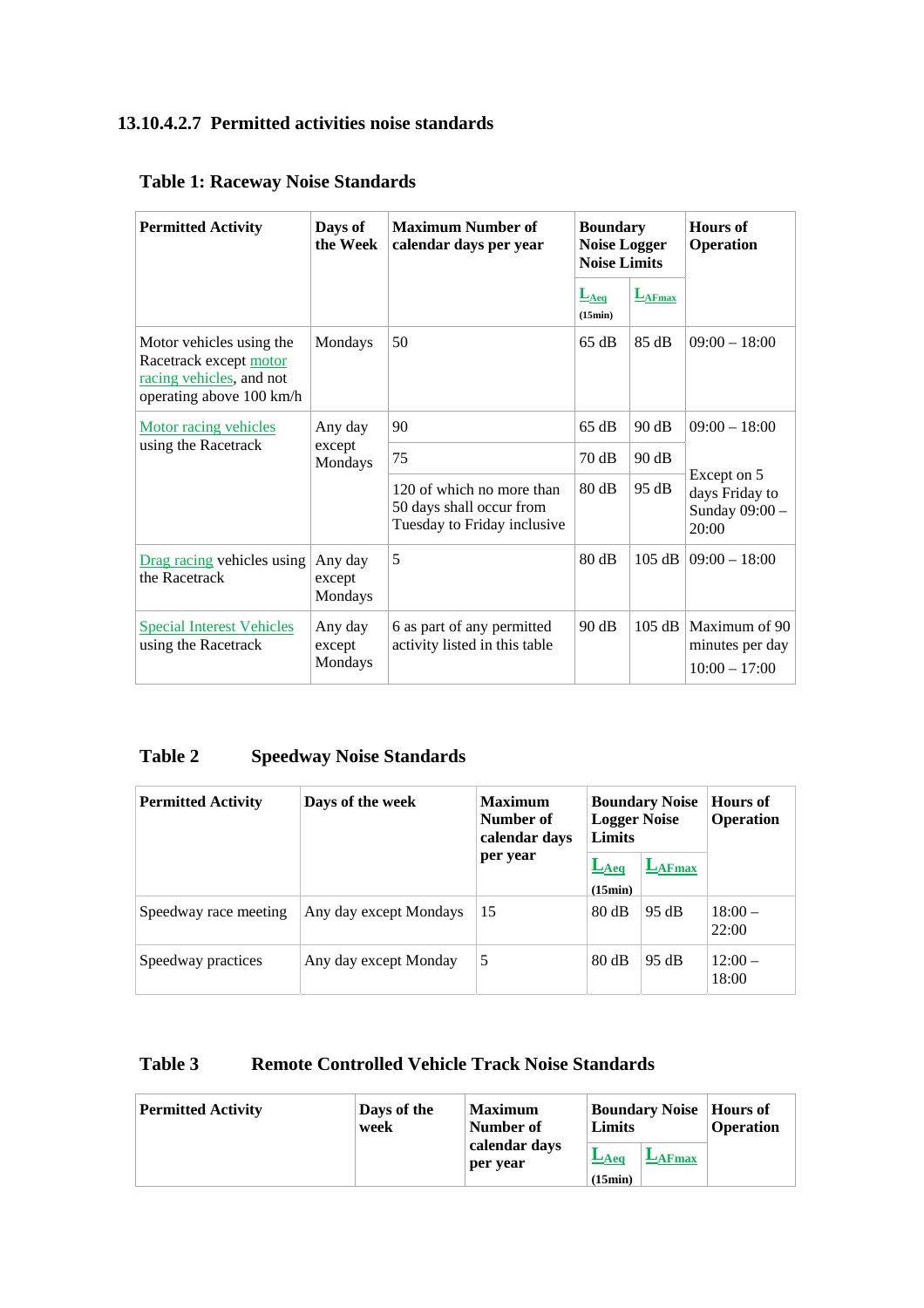| <b>Permitted Activity</b>                                  | Days of the<br>week         | <b>Maximum</b><br>Number of | <b>Boundary Noise</b><br>Limits |       | Hours of<br><b>Operation</b> |
|------------------------------------------------------------|-----------------------------|-----------------------------|---------------------------------|-------|------------------------------|
| Electric remote controlled<br>vehicles using the Track     | Any day except  <br>Mondays | No limit                    | 65 dB                           | 90 dB | $09:00-$<br>18:00            |
| Non-electric remote controlled<br>vehicles using the Track | Any day except  <br>Mondays | 50                          | 65 dB                           | 90 dB | $09:00-$<br>18:00            |

### **Table 4 All other activities Noise Standards**

| <b>Permitted Activity</b>                                                                                                                                                                   | Days of the<br>week | <b>Maximum</b><br>Number of<br>calendar days<br>per year | <b>Boundary Noise</b><br>Limits |                 | <b>Hours of</b><br><b>Operation</b> |
|---------------------------------------------------------------------------------------------------------------------------------------------------------------------------------------------|---------------------|----------------------------------------------------------|---------------------------------|-----------------|-------------------------------------|
|                                                                                                                                                                                             |                     |                                                          | $L_{Aeq}$<br>(15min)            | $L_{\rm AFmax}$ |                                     |
| Activities not listed in Tables 1, 2,<br>and 3 including operation of any PA                                                                                                                | Any day             | No limit                                                 | 50dB                            | 75 dB           | $07:00-$<br>22:00                   |
| system, maintenance or management<br>of the Motorsport Park, pilot vehicles<br>used to manage or control activities,<br>vehicles entering, parking within or<br>leaving the Motorsport Park | Any day             | No limit                                                 | 40dB                            | 65 dB           | $22:00-$<br>07:00                   |

# **13.10.4.3 Built form standards**

### **13.10.4.3.1 Maximum impervious surface**

a. The maximum percentage of the net site area covered by impervious surfaces shall be 30%.

### **13.10.4.3.2 Maximum site coverage**

- a. The maximum area of the site covered by a single building shall be 1500m².
- b. The maximum percentage of the net site area covered by buildings shall be 5%.

#### **13.10.4.3.3 Minimum building setbacks from internal boundaries**

a. The minimum building setback from an internal boundary shall be 20 metres, except at the northern boundary where the minimum building setback shall be 10 metres.

#### **13.10.4.3.4 Road boundary building setback**

a. The minimum building setback from a road boundary shall be 10 metres.

#### **13.10.4.3.5 Building height**

a. The maximum height of any building shall be 20 metres.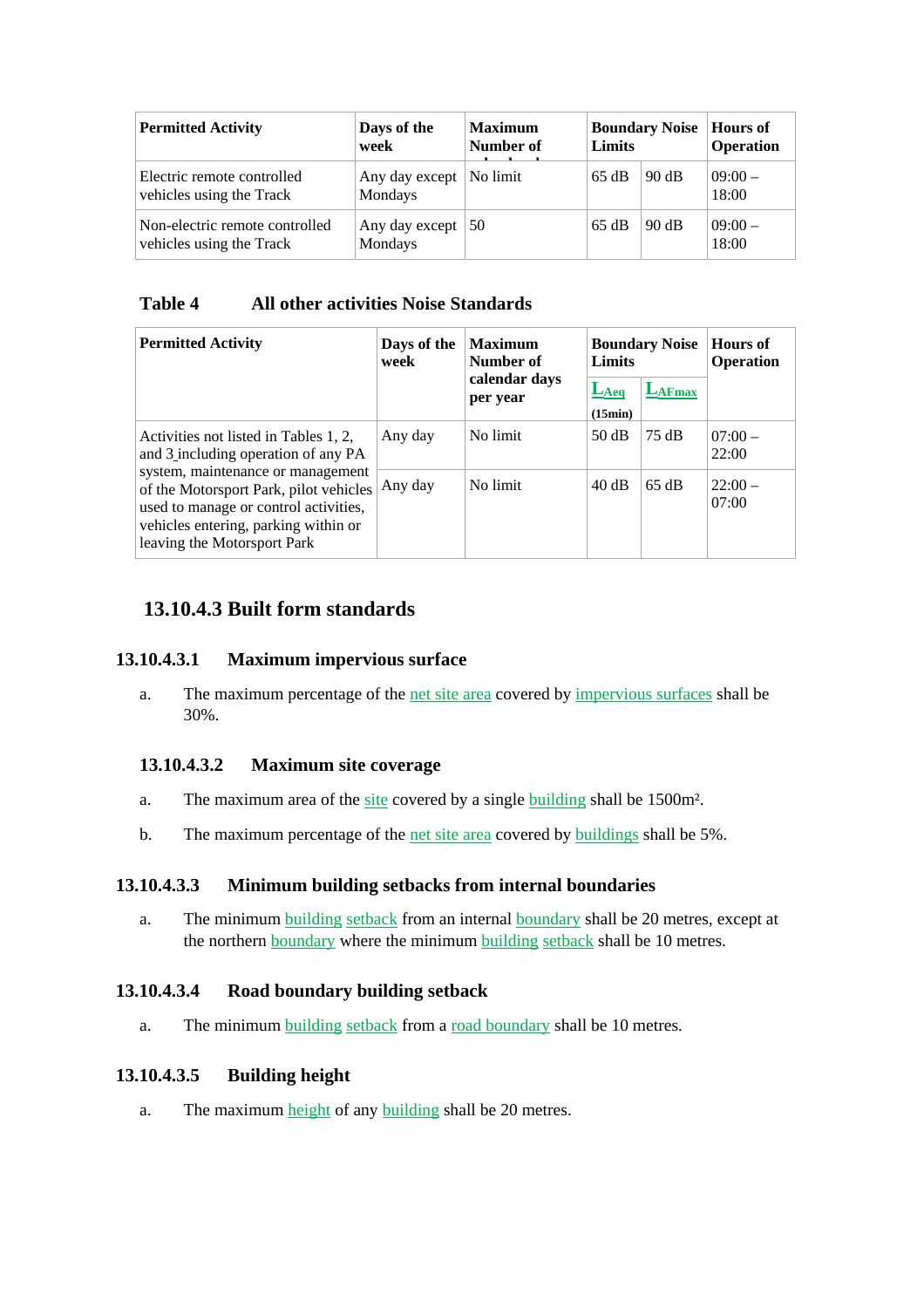#### **13.10.4.3.6 Service, storage and waste management spaces**

a. Outdoor storage areas shall be screened from adjoining sites and roads by either planting, wall(s), fence(s) or a combination to at least 1.8m in height along the length of the storage area. Where such screening is by way of planting it shall be for a minimum depth of 3 metres.

# **13.10.5 Rules - Matters of discretion**

### **13.10.5.1 Impervious surface**

a. Whether the proposed means of collecting, conveying, treating, attenuating and disposing of surface water from all impervious surfaces, including the management of potential contaminants on industrial sites, is adequate.

### **13.10.5.2 Maximum site coverage**

- a. Whether the scale of the building/s is compatible with the layout, scale and appearance of other buildings within the site and/or on adjoining sites.
- b. The extent to which the provision of planting or screening may mitigate adverse effects of the encroachment. Reference should be made to General Rules and Procedures, Appendix 6.11.6, Part B for guidance and information on tree species
- c. Whether the development is designed and laid out to promote a safe environment and reflects principles of Crime Prevention through Environmental Design (CPTED).

# **13.10.5.3 Minimum building setbacks from internal boundaries**

- a. The extent to which a reduced internal boundary setback will result in:
	- i. Adverse visual effects on open space and/or adjoining residents;
	- ii. Potential for activities within the building to give rise to disturbance to neighbours or nuisance effects;
	- iii. A more efficient, practical and better use of the balance of the site.
- b. Whether the scale and height of the building/s is compatible with the layout, scale and appearance of other buildings within the site and/or on adjoining sites.
- c. The extent to which the provision of planting or screening may mitigate adverse effects of the encroachment. Reference should be made to General Rules and Procedures, Appendix 6.11.6, Part B for guidance and information on tree species
- d. Whether the development is designed and laid out to promote a safe environment and reflects principles of Crime Prevention through Environmental Design (CPTED).